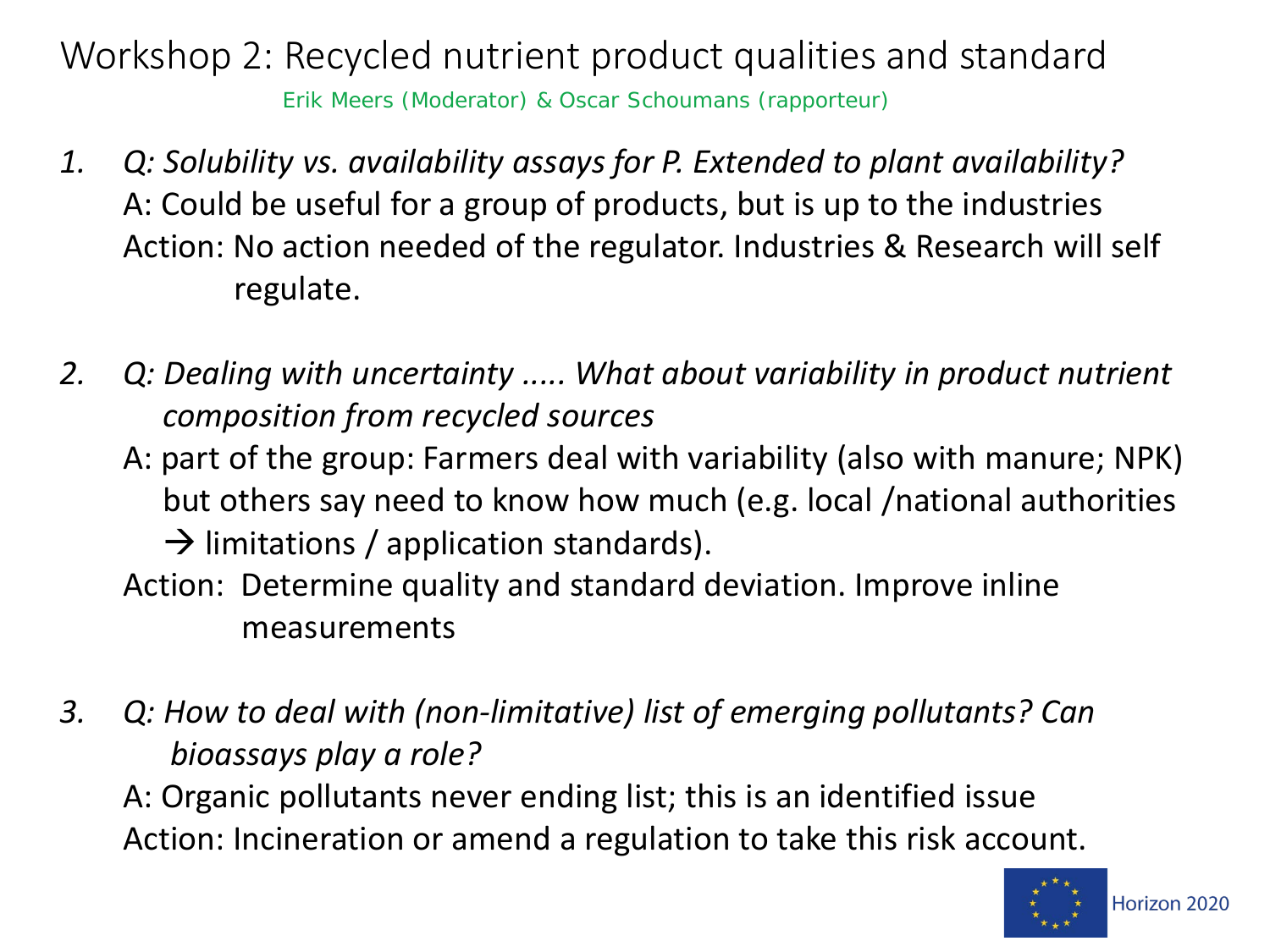### **Workshop 2 "Nutrient recovery in the sewage works of the future"**

## **Conclusions:**

- New business model is necessary
- Social and legal acceptance of recovered products is necessary
- A huge range of technologies are in development and at demonstration scale, for different situations

## **Future actions:**

- Future wastewater treatment must enable a better nutrient recycling (and also the old plants)
- Legislation must encourage and accept the recovery technologies

### **Workshop summary: ENRICH, RUN4Life, INCOVER, APPROVE**

- Many technologies: vacuum toilets, P adsorption, Zeolites + membrane contactors, Hyper-thermophilic anaerobic digestion, constructed wetlands, evaporative systems…
- Recover not only P  $\rightarrow$  PHA, N, bioplastics, bio-methane, organic acids, water...
- Technologies for centralized and decentralized treatment
- Integration the recovery of nutrients with innovative wastewater treatment systems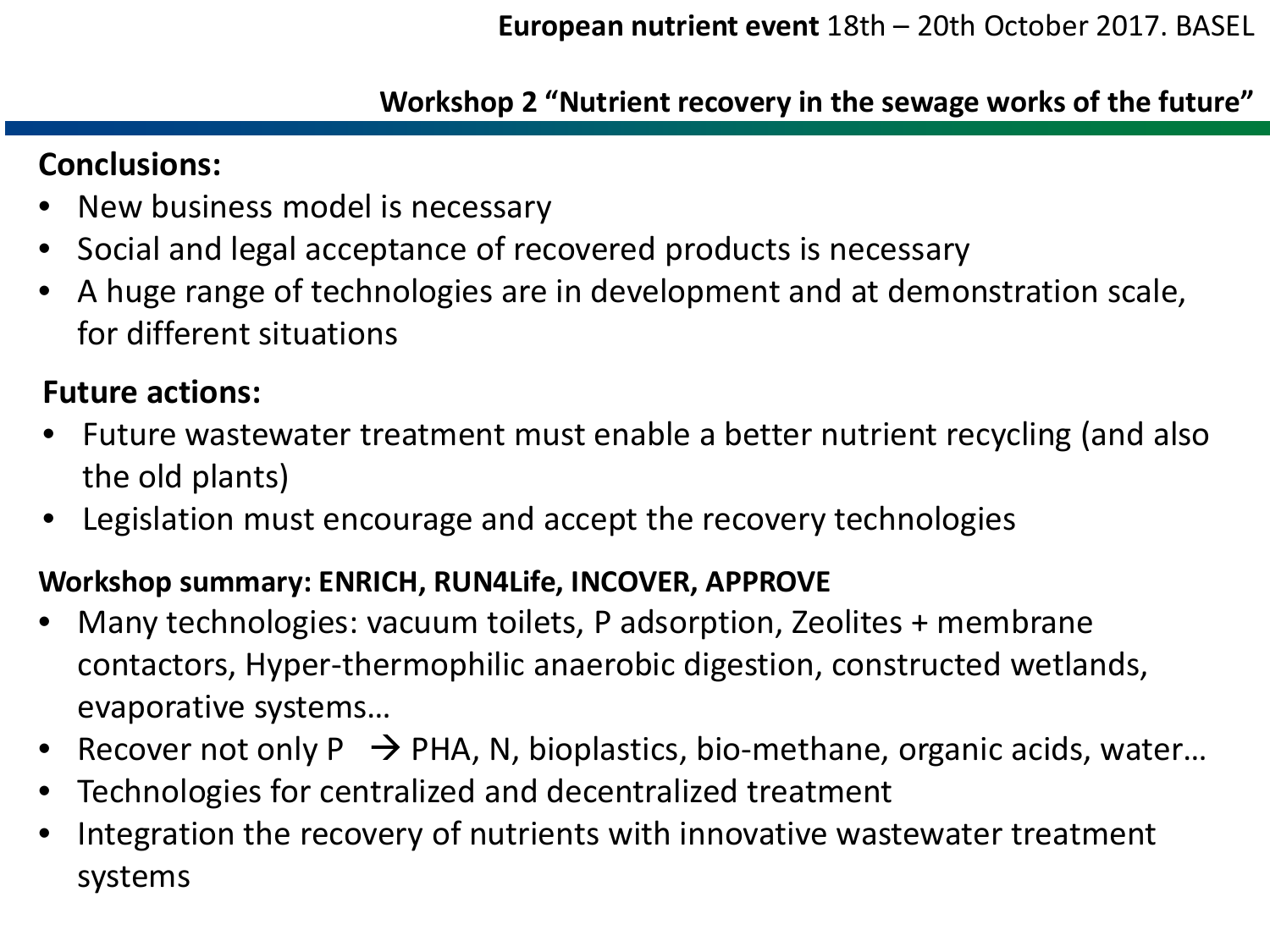# Workshop 3: LCA and LCC of P recovery processes

Output from discussions:

- FU unit
	- Depends on the goal and scope
	- Holistic vs. P-recovery approach (system vs. product)
	- Use both, was suggested
- Data collection
	- Plant specific vs generic
	- Pilot scale vs full-scale
	- Open source database for compilation of new and improved LCI data
	- Documentation and transparency
- System boundaries
	- Land application should be included (emissions to environment and savings, organic P comes with N)
- Data bases for background (indirect) data
	- Quality and relevance (old technologies) can be questioned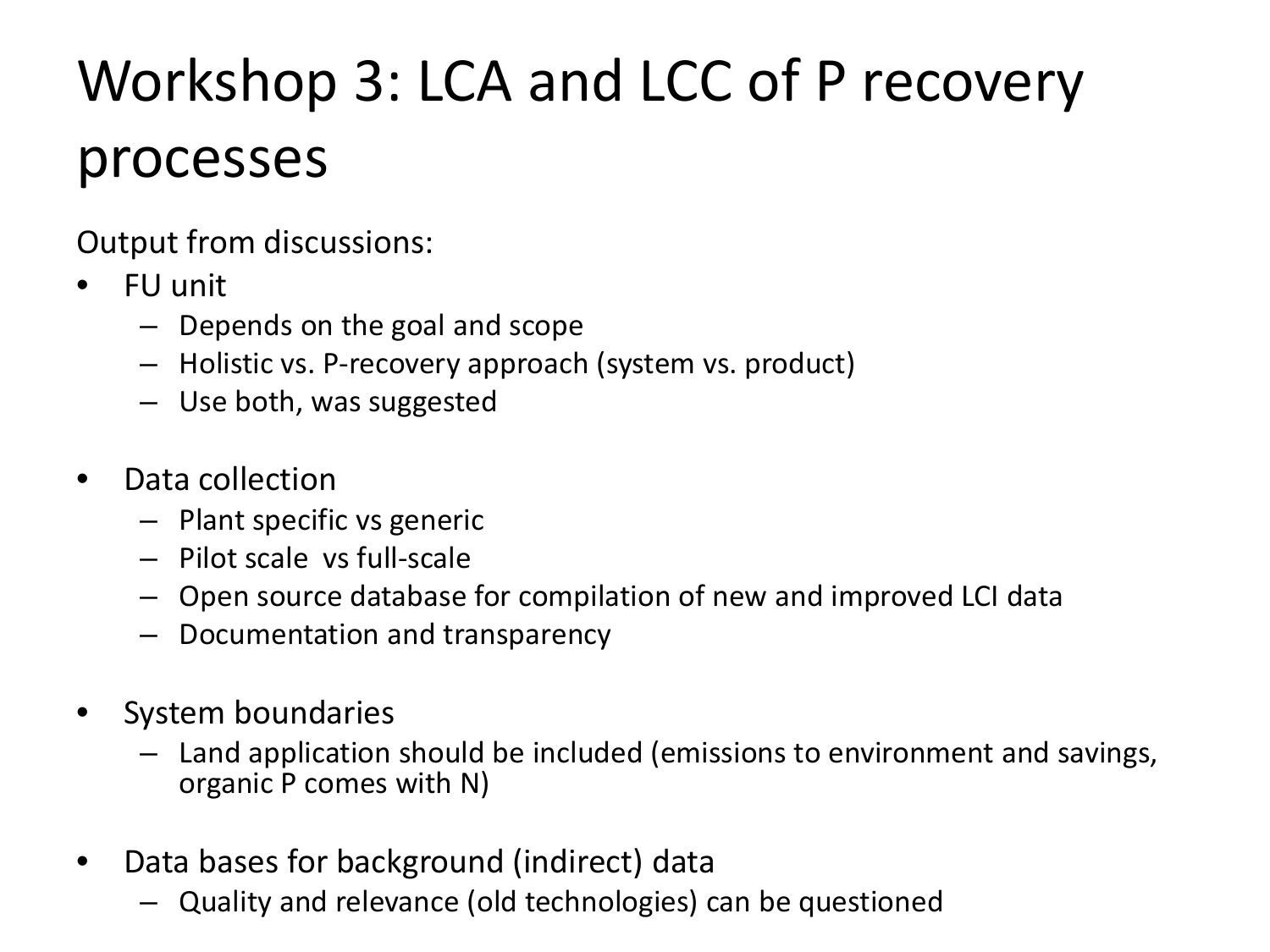

# **European Nutrient Event Basel 18-20 October, 2017**

# **Workshop 4: technology transfer from municipal waste to/ from manures and other waste streams**

- **Research**: technology upscaling/downscaling; Quality standards, investment, demonstration sites for techniques and products (contaminants are area of concern), simple and local solutions for rural areas
- **Investments**: marketing for new products/ convincing of farmers
- $\triangleright$  Synergy between urban and rural areas in research
- **Communication**: knowledge exchange, consumer education starting at school, transparency, convenience vs "unknowns"
- **Policy**: driver for change
- **Funding**: for demonstration sites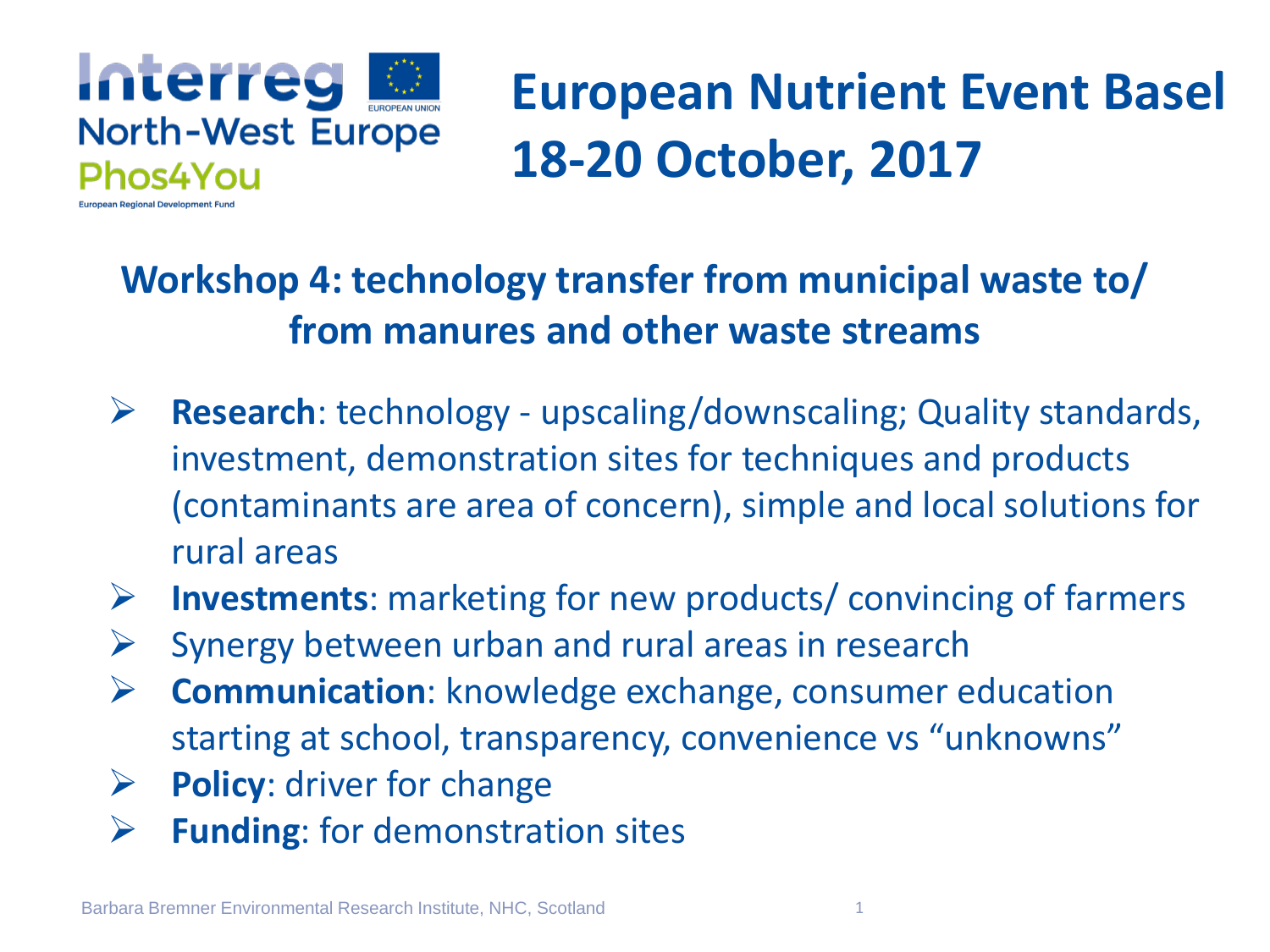